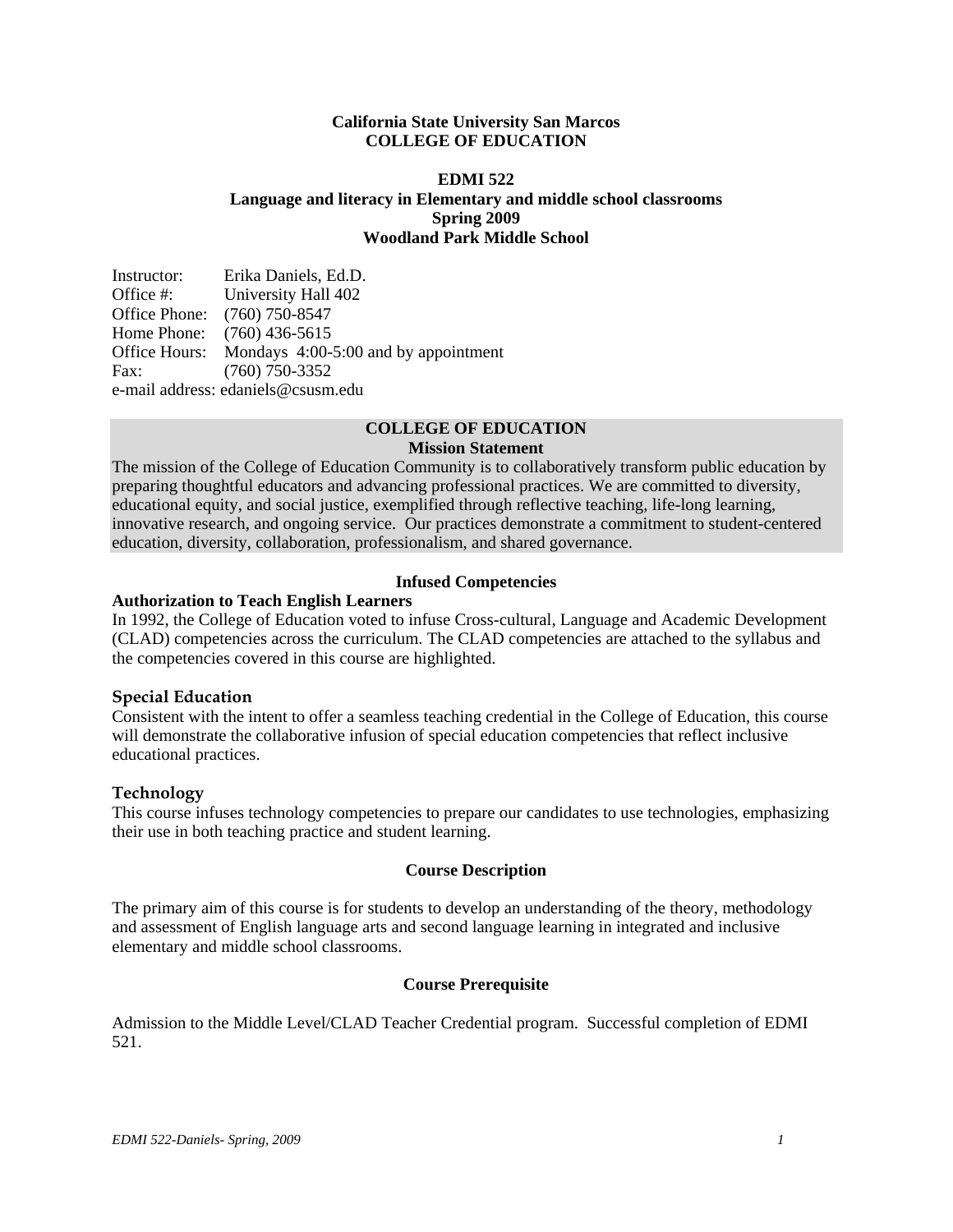## **Standard Alignment**

The course objectives, assignments, and assessments have been aligned with the CTC standards for Multiple Subjects Credential. The following standards are a primary emphasis in this course: Standard 3-Relationship between theory and practice Standard 8 – Learning about students

## **Teacher Performance Expectation (TPE) Competencies**

This course is designed to help teachers seeking the Multiple Subjects Credential to develop the skills, knowledge, and attitudes necessary to assist schools and district in implementing an effective programs for all students. The successful candidate will be able to merge theory and practice in order to realize a comprehensive and extensive educational program for all students. The following TPEs are addressed in this course:

TPE 3-Interpretation and Use of Assessments

TPE 8-Learning About Students

## **CSUSM Academic Honesty Policy**

"Students will be expected to adhere to standards of academic honesty and integrity, as outlined in the Student Academic Honesty Policy. All written work and oral assignments must be original work. All ideas/materials that are borrowed from other sources must have appropriate references to the original sources. Any quoted material should give credit to the source and be punctuated with quotation marks.

Students are responsible for honest completion of their work including examinations. There will be no tolerance for infractions. If you believe there has been an infraction by someone in the class, please bring it to the instructor's attention. The instructor reserves the right to discipline any student for academic dishonesty in accordance with the general rules and regulations of the university. Disciplinary action may include the lowering of grades and/or the assignment of a failing grade for an exam, assignment, or the class as a whole."

## **Plagiarism:**

As an educator, it is expected that each student will do his/her own work, and contribute equally to group projects and processes. Plagiarism or cheating is unacceptable under any circumstances. If you are in doubt about whether your work is paraphrased or plagiarized see the Plagiarism Prevention for Students website http://library.csusm.edu/plagiarism/index.html. If there are questions about academic honesty, please consult the University catalog.

# **Students with Disabilities Requiring Reasonable Accommodations**

Students must be approved for services by providing appropriate and recent documentation to the Office of Disable Student Services (DSS). This office is located in Craven Hall 5205, and can be contacted by phone at (760) 750-4905, or TTY (760) 750-4909. Students authorized by DSS to receive reasonable accommodations should meet with their instructor during office hours or, in order to ensure confidentiality, in a more private setting.

# **Objectives**

# **KNOWLEDGE**

Students will:

- gain an understanding of how a first and second language is acquired.
- gain an understanding of the reading process and its relationship to thought, language and learning.
- gain an understanding of how people learn to read and write in their first and second language
- become familiar with current approaches to the teaching of reading and writing and the theoretical bases of such approaches.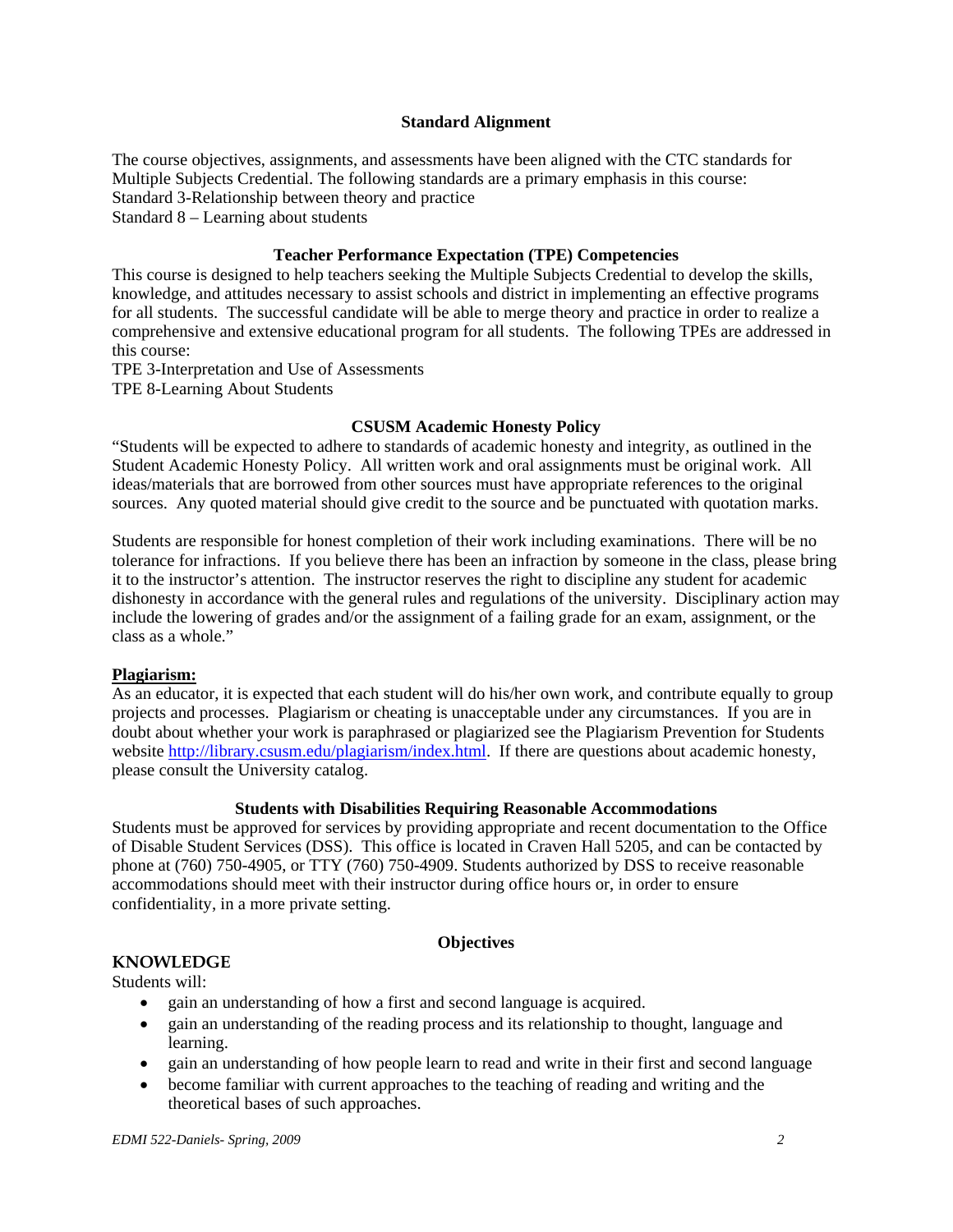- become familiar with current approaches to the teaching of reading and writing in culturally and linguistically diverse elementary school classrooms
- become familiar with classroom diagnostic techniques and evaluation procedures.
- become familiar with current approaches to the teaching of reading and writing to children with special learning need

# **SKILLS**

Students will:

- become sensitive observers of children's language using behaviors.
- analyze children's reading and writing behavior as a basis for making instructional decisions
- translate the results of formal and informal assessment of children's reading and writing behaviors into instructional plans
- develop the ability to select appropriate materials and instructional strategies to meet the individual needs of students
- learn how to organize the classroom for teaching reading and writing to culturally and linguistically diverse populations.

# **ATTITUDES AND VALUES**

Students will:

- develop an appreciation for the natural language abilities children possess for processing and producing print
- develop an appreciation for the need and value of integrating reading and writing into all areas of the curriculum
- affirm the importance of a rich environment for developing an effective language arts program.
- develop a sensitivity to and appreciation for culturally and linguistically diverse learners.
- develop a sensitivity to and appreciation for children with special learning needs
- develop an appreciation for the importance of reading and writing for their own personal and professional growth
- develop a respect for each student, his/her abilities and background and the student's right to instruction that meets his or her individual needs.

## **REQUIRED TEXTS (Bring books to class on the date we discuss them):**

Beers, K. & B. Samuels. (1998*) Into Focus: Understanding and creating middle school readers.* Mass.: Christopher Gordon.

Beers, K. (2003) *When Kids Can't Read—What Teachers Can Do.* Portsmouth, NH: Heinemann

Kittle, P. (2008) *Write Beside Them.* Portsmouth, NH: Heinemann.

Rethinking schools. *Rethinking our classrooms 2: Teaching for Equity and social justice* 

Flint, Amy Seely. (2008*) Literate lives: Teaching reading and writing in elementary classrooms* 

Quiocho, A. & Ulanoff, S*.* (2008) *Differentiated literacy instruction for English Language Leaerners*. Prentice Hall

**Recommended Books:** Cunningham, P. (4<sup>rd</sup> ed.) Phonics They Use **(Optional)** Zarrillo, J. J. (2002). (2<sup>nd</sup> ed.) Ready for RICA: A test preparation guide for California's Reading Instruction Competence Assessment. Merrill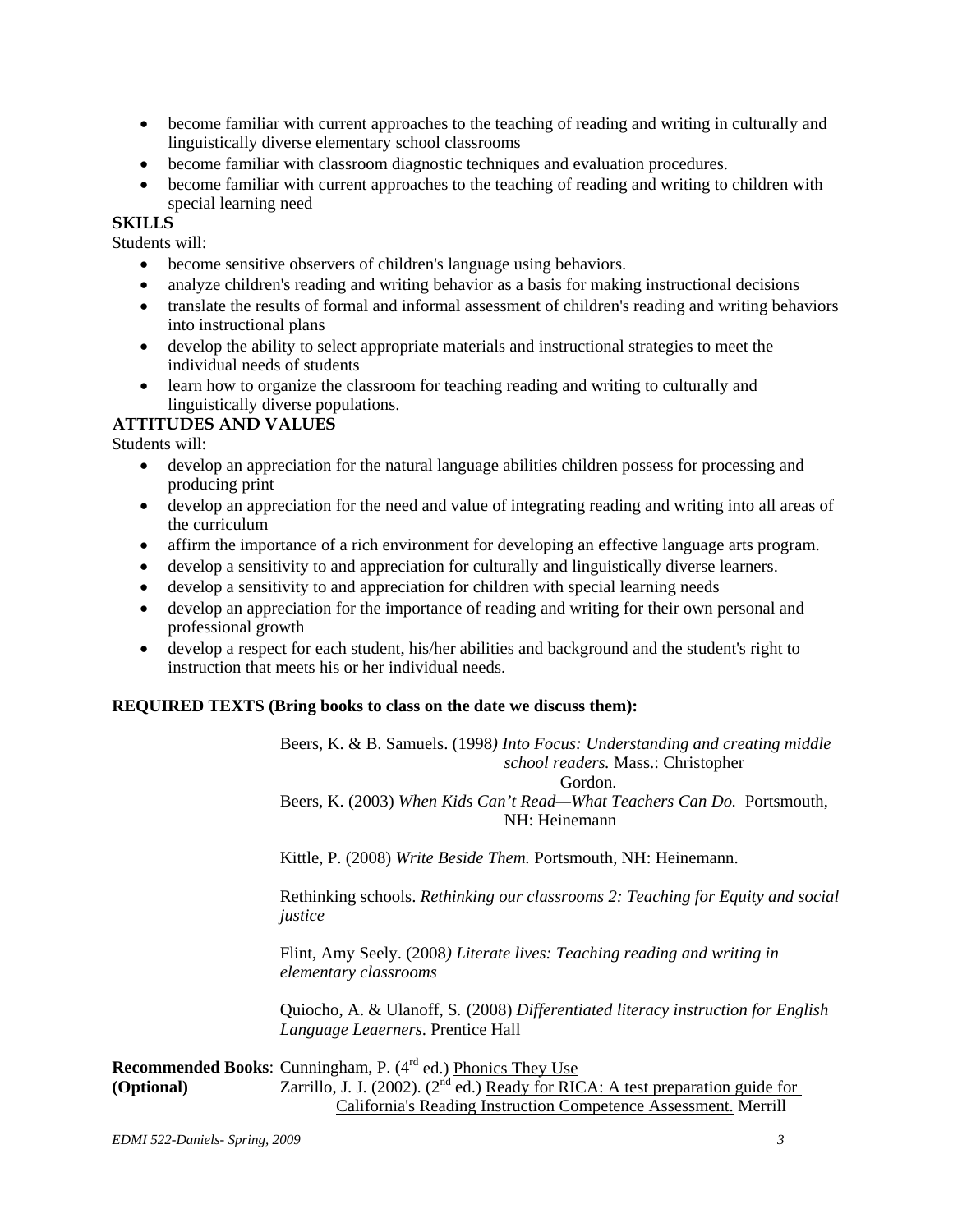## Prentice Hall.

**Young Adolescent Lit**.: You will read **ONE** of the following:

Hesse, K. Letters from Rifka Witness Jimenez, F. The circuit l. Ryan, P. M. Esperanza Rising Yep, L. Dragonwings Hesse, K. <u>Letters from Rifka</u><br>
<del>\_\_\_\_\_\_Witness</del><br>
Jimenez, F. <u>The circuit</u><br>
Lord, B. <u>In the year of the boar and Jackie Robinson</u><br>
Ryan, P. M. <u>Esperanza Rising</u><br>
Yep, L. <u>Dragonwings</u>

#### **All University Writing Requirement**

Every course at the university must have a writing requirement of at least 2500 words. This will be met in this course through written assignments.

#### **Assignments**

**Reading reflections (20 points.)**: It is expected that everyone will understand all the readings and will come to class prepared to discuss them. Write at least 3 comments or questions from the readings for that session. **Do not summarize**. Please give thoughtful reactions, responses, and reflections. If the readings are from more than one book, try to comment on more than one book. We will use these as the basis of our discussion at the beginning of some classes. I will collect them at the beginning of each session and they should show that you have done the reading. You do not have to write comment cards for the young adolescent literature. If a reading is repeated, do not comment on it again. **You have 3 free passes!** 

**Writing Strategy Lesson Plan (20 points) :** You will write and share a writing strategy lesson plan for a small group or whole class activity that takes into account the needs of your students. They can be minilessons, direct instruction, inquiry, or any format you choose. This is also an opportunity to try a writingin-the-content-areas lesson. Make your lesson active, interesting, fun and meaningful. Examples of possible strategies include:

How to begin a piece of writing Writing an engaging opening Narrowing or expanding topics Using a piece of literature as a model for writing Writing paragraphs Developing characters Developing a central idea Organizational structure for a particular kind of writing (compare/contrast, persuasion, etc.) Monitoring writing to see if it makes sense Editing writing Using commas Making transitions between paragraphs Using graphic organizers to write Using writing for learning in the content areas Peer response Strategies specific to a particular domain (like response to literature, persuasion, etc.)

*Keep in mind when writing your lesson*: What is the purpose of your lesson? How does it relate to real writing? What are your learning goals? How are they aligned with the CA Reading/Language Arts standards (check the Reading/Language Arts framework for CA public schools)? How will you present the lesson (instructional strategies, resource materials, time frame)? How will you group students for the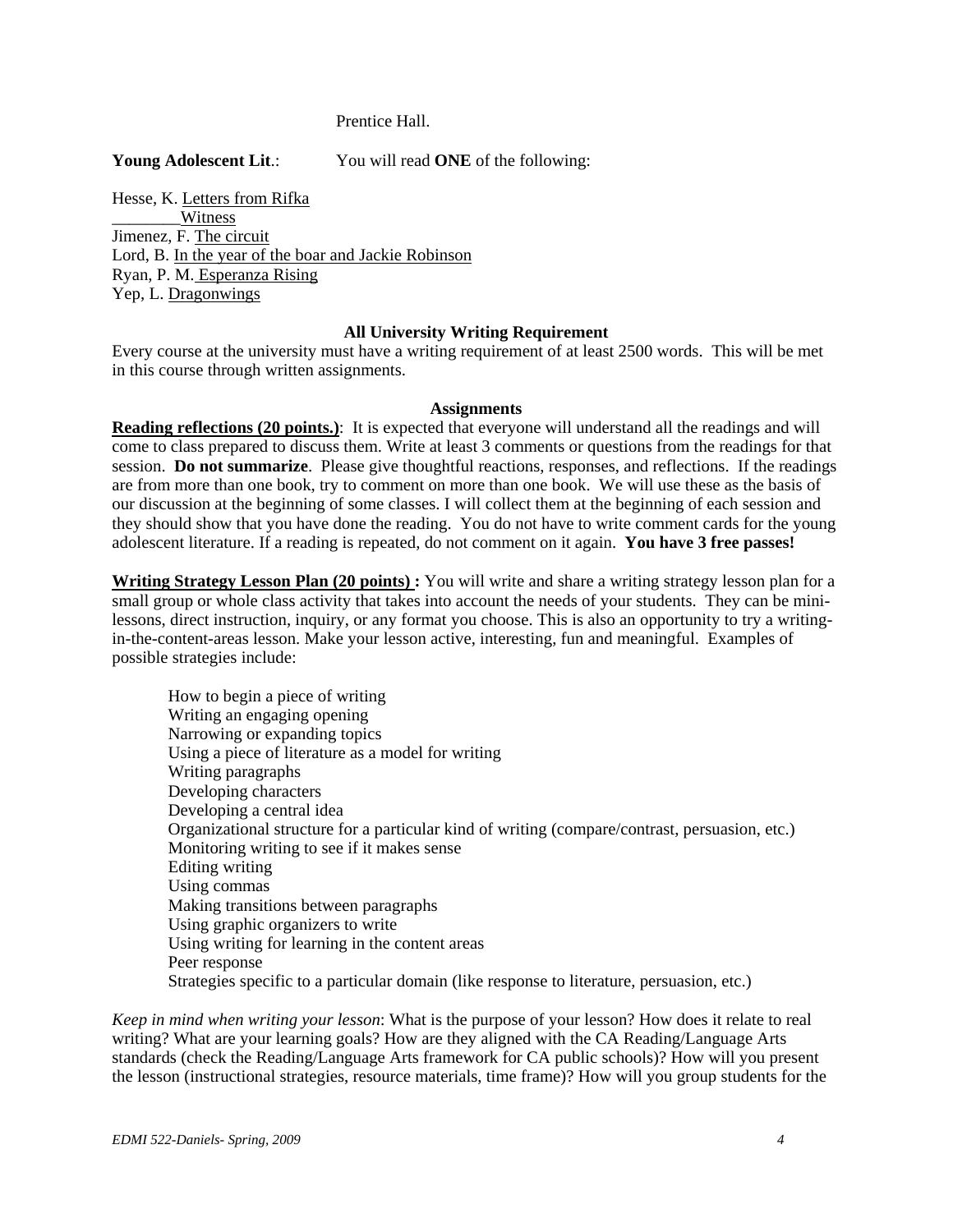lesson? How will you assess your students? What accommodations will you provide for students who need additional help?

*Important*: Your lesson must address the needs of mainstream students, as well as make provisions for second language learners, students presenting difficulty, and accelerated students. How are you going to work with students who are having difficulty? How will you scaffold second language learners' learning during the lesson? How will your lesson provide enrichment for accelerated students? Will you meet with students individually or in a small group while other students work independently? Bring enough copies for the cohort or email the lesson to everyone on the day you demonstrate your lesson**.** 

**Sample writing and revision of one piece of writing (20 points):** In order to continue our dialogue about writing, writers' workshops, and the craft of writing, you will create a piece of one type of writing based on one genre from the standards at the grade level of your choice. For full credit, you will need to turn in your rough draft (with feedback from your partner), final revised piece, a reflection explaining the changes you made based on your partner's feedback, and a reflection on your experience with the workshop process

Some questions for the reflection: How did you get started? What was it like writing the first draft? What was difficult for you? What was easy? What kinds of decisions did you have to make in the writing? Did you consider an audience when you were writing? Who was your audience? Especially respond to: What did you learn about fostering student's writing through this experience? DO NOT BEGIN THIS ASSIGNMENT UNTIL IT IS DISCUSSED IN CLASS!

**Case Study (30 points) : Choose a student at your school site who struggles with reading and writing (the teachers will help identify students). Choose a student who is reading at least at a first grade level. Identify a student as quickly as possible after starting your observation. Ask your master teacher for a good candidate. Prepare a reading and writing case study on this student:** 

Important: Take notes as you work with your student. Include your anecdotal notes in the final appendix. (for example, your student's behavior during the activity, reactions to the activity, comments, etc.) in your analysis of the student and in your design of an appropriate instructional plan. Record all the student's oral responses on tape. Don't try to assess the child in only one day. If you think the child is getting tired, stop the assessment for the day and pick up another day. An important part of the assessment is developing a rapport with the child in which s/he is comfortable to fully participate.

Your case study will include:

1. Learning about your student: This section includes the students age, grade level, interests, ethnic and linguistic background, etc. Select 3 students, however, you are only going to be working with one student. The other two will be backups- just in case students move or change schools.

Conduct a reading interview: Use an attitude survey. Surveys are included with this assignment. Summarize the interview and include the original responses in an appendix.

3. Reading assessment: Summarize the information gained from a Informal Reading Inventory and include the original data in an appendix. Insert the following chart at the appropriate place:

| Independent | Instructional | Frustration |
|-------------|---------------|-------------|
| Grade level | Grade level   | Grade level |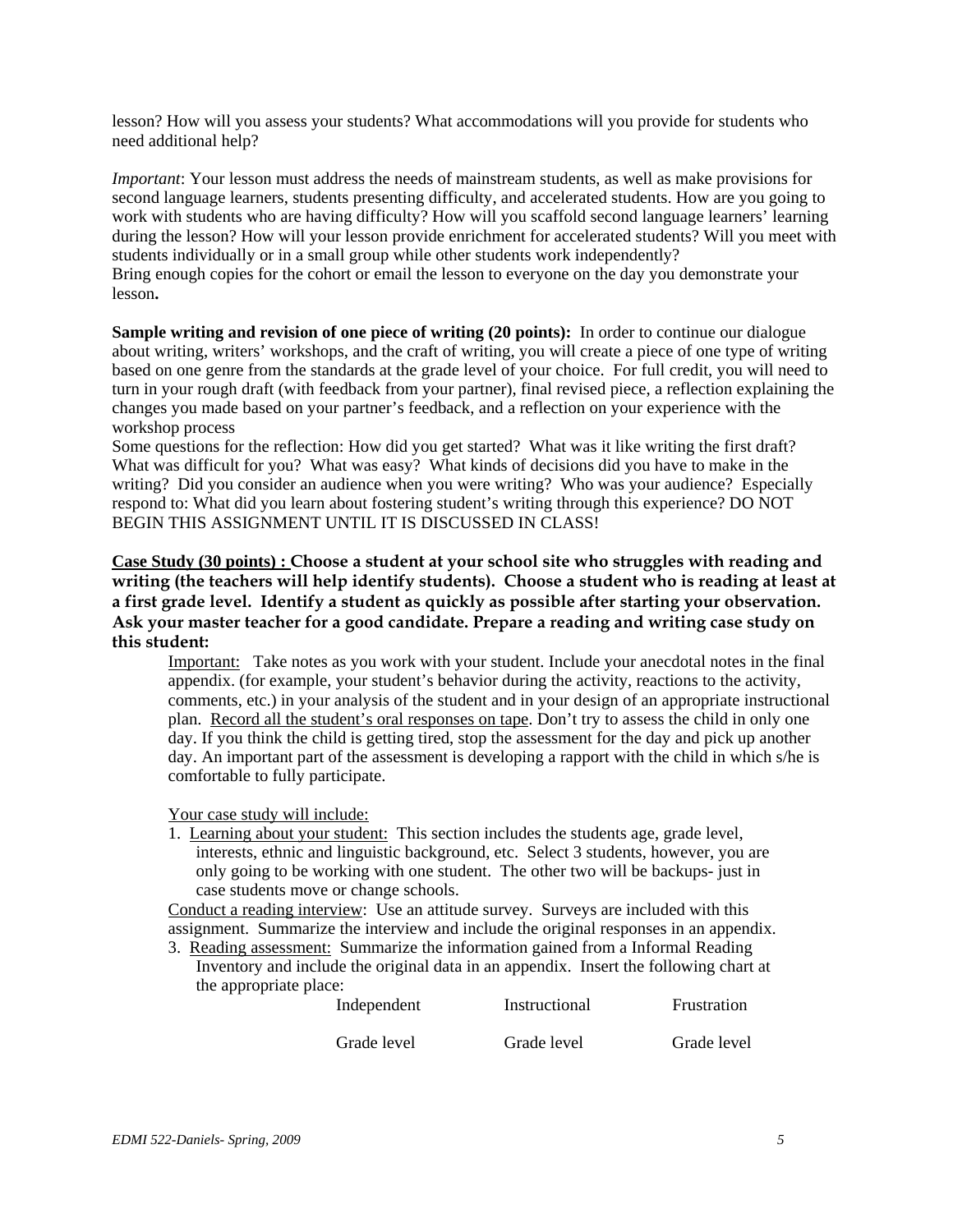Word list. Use the graded word lists to ascertain the level at which you will have your student begin to read the reading passage. Start at 2 to 3 grade levels below your student's grade level placement.

Miscue Analysis. Use an expository and narrative text. Record the student reading to be able to conduct the analysis.

Recording and Analysis. Listen to the tape. Record the miscues on a piece of paper containing a duplication of the reading selection. Use the *Johns* to record and analyze the miscues. Analyze the miscues made by your student using what you know about this student. What cues did your student use to make meaning? What are the strengths of your student? Use the analysis sheets in the John's and transfer that information to the assessment grid provided to record data about your student. Write your analysis in a clear manner. As you write your analysis, consider your original reading interview and consider how the answers given by the student during the interview connect to the miscues. Also consider the quality of the retelling and how you think that is related to the miscues.

Retelling. Before your student reads the expository or narrative text, be sure to tell him/her that you will be asking him/her to retell the story. Ask the comprehension questions as listed in the John's IRI. Also use the criteria provided in the John's to analyze the student's retelling.

- 5. Writing assessment: Use a Writing Survey about attitudes toward writing. Summarize the writing interview. Obtain a writing sample from the student. Have him or her write about a favorite toy, book, food, sport or anything that is personal to this child or use a piece of writing that the teacher has on file. Personal writing encourages more writing. Students can draw if they want to. You will want to see what stage of writing the child is in as well as the child's ability to manipulate this abstract type of language. Summarize the student's strengths and areas of improvement in writing.
- 6. Analysis: based on the information you have gathered about the student, discuss his or her strengths (very important - what can he or she do) and weaknesses: what does this student need to work on. Make specific instructional recommendations for how a teacher could work with this student in the future. You might also make recommendations for the student and parents: what can the student do on his or her own that is not dependent on the teacher.
- 7. Instructional Plan: Design an instructional plan for your student. You are the teacher. Knowing what you know about your student as a result of assessment, what areas would an appropriate instructional plan focus on? Why? Refer to the standards in the reading/language Arts Framework for CA Public Schools for your child's grade level to guide you as you design the intervention plan.
- 8. Reflection: Based on your classroom observations of reading and writing as well as on what you learned in the assessment process and intervention process, what would you do differently or try differently? What other scaffolds or strategies would you use? How would you use them? What other interventions would you try? What would your next steps in assessment be?
- 9. Appendix: Include the reading and writing interviews, the John's forms, writing samples, and writing rubric.

**Thoughtful participation/Professional demeanor** (10 points): Being a teacher involves more than planning lessons and delivering instruction. You must be able to articulate the reasons behind your curricular decisions, to advocate for students, and to defend policies about which you feel strongly. Engaging in professional conversations with parents, administrators, other teachers, and the public is imperative for teachers today. To that end, I expect that each student will participate actively and thoughtfully in each class session.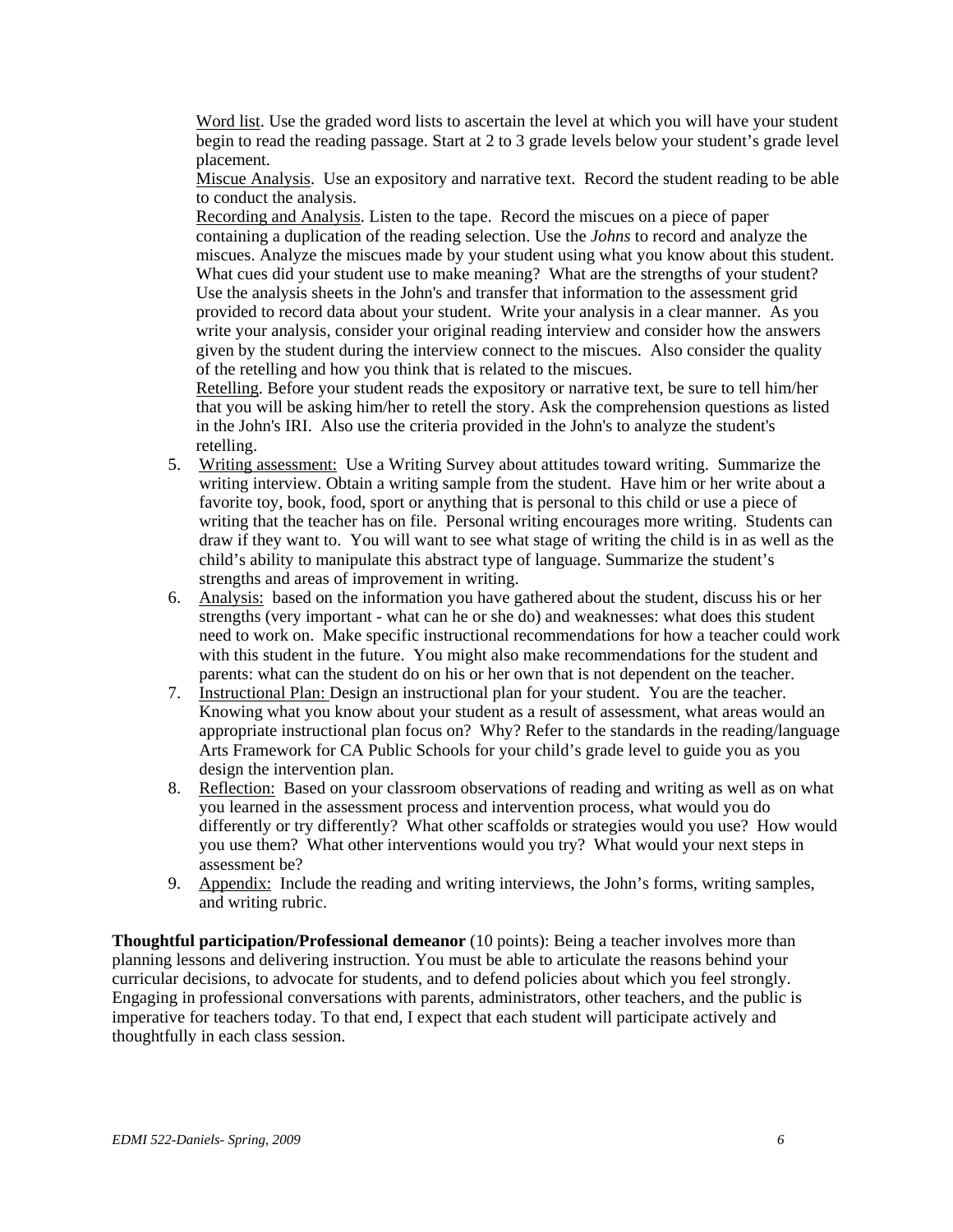# **CALIFORNIA STATE UNIVERSITY SAN MARCOS**

## **CONSENT TO PARTICIPATE IN RESEARCH**

Dear Parents/Caretakers,

\_\_\_\_\_\_\_\_\_\_\_\_\_\_\_\_\_\_\_ , a student teacher at California State University San Marcos, is enrolled this semester in a course that prepares our college students to assess their students' literacy levels and then design appropriate instruction that best addresses the needs of their students. One of the assignments for this class is a case study, which analyzes the literacy and learning practices of a student they are teaching. We are requesting permission to interview and observe your child for this purpose. The CSUSM student teacher will ask questions about the student's experiences with school and literacy and will evaluate the student's reading and writing skills. Reading will assessed by having the student read selected passages and answering comprehension questions. Writing will be assessed by having the student write a brief selection about a topic of interest to him/her. The CSUSM student teacher is not a reading or writing specialist and is not prepared to diagnose a student's difficulties. They will only gather information and look for patterns and areas of significance that can help them to be better teachers of students at the high school level.

There are no risks in this research greater than those involved in everyday classroom practices and assessment. The potential benefits to your child are that he/she gets individual attention and could receive helpful feedback for continued literacy development. Your participation will also help the teacher to better understand individual student needs and how to best teach to those needs.

Participation in this study is voluntary, and your child may withdraw from the study at any time without penalty. If your child does not participate in this study, his/her performance and grades at school will not be affected in any way. All identification from the data gathered will be blacked out so that your child will not be identifiable in the written analysis. All information gathered in this case study can be made available to you upon request. If you have further questions, please contact (instructor's name) at CSUSM (instructor's phone). This study has been approved by the Cal State San Marcos Institutional Review Board. Questions about your rights as a research participant should be directed to the Chair of the Board at (760) 750-8820. You will be given a copy of this form to keep for your records.

Check one:

\_\_\_\_\_I agree to participate in this research study. The experimenter has answered my questions. I do not agree to participate in this research study.

\_\_\_\_\_\_\_\_\_\_\_\_\_\_\_\_\_\_\_\_\_\_\_\_\_\_\_\_\_\_\_\_\_\_\_\_\_\_\_\_\_\_\_\_\_\_\_\_\_\_\_\_\_\_\_\_\_\_\_\_\_\_\_\_\_\_\_\_\_\_\_\_\_\_

\_\_\_\_\_\_\_\_\_\_\_\_\_\_\_\_\_\_\_\_\_\_\_\_\_\_\_\_\_\_\_\_\_\_\_\_ \_\_\_\_\_\_\_\_\_\_\_\_\_\_\_\_\_\_\_\_\_\_\_\_\_\_\_\_\_\_\_

Participant's name (printed) Participant's signature

Parent/Legal Guardian's signature Date

\_\_\_\_\_\_\_\_\_\_\_\_\_\_\_\_\_\_\_\_\_\_\_\_\_\_\_\_\_\_\_\_\_\_\_\_

Researcher's Signature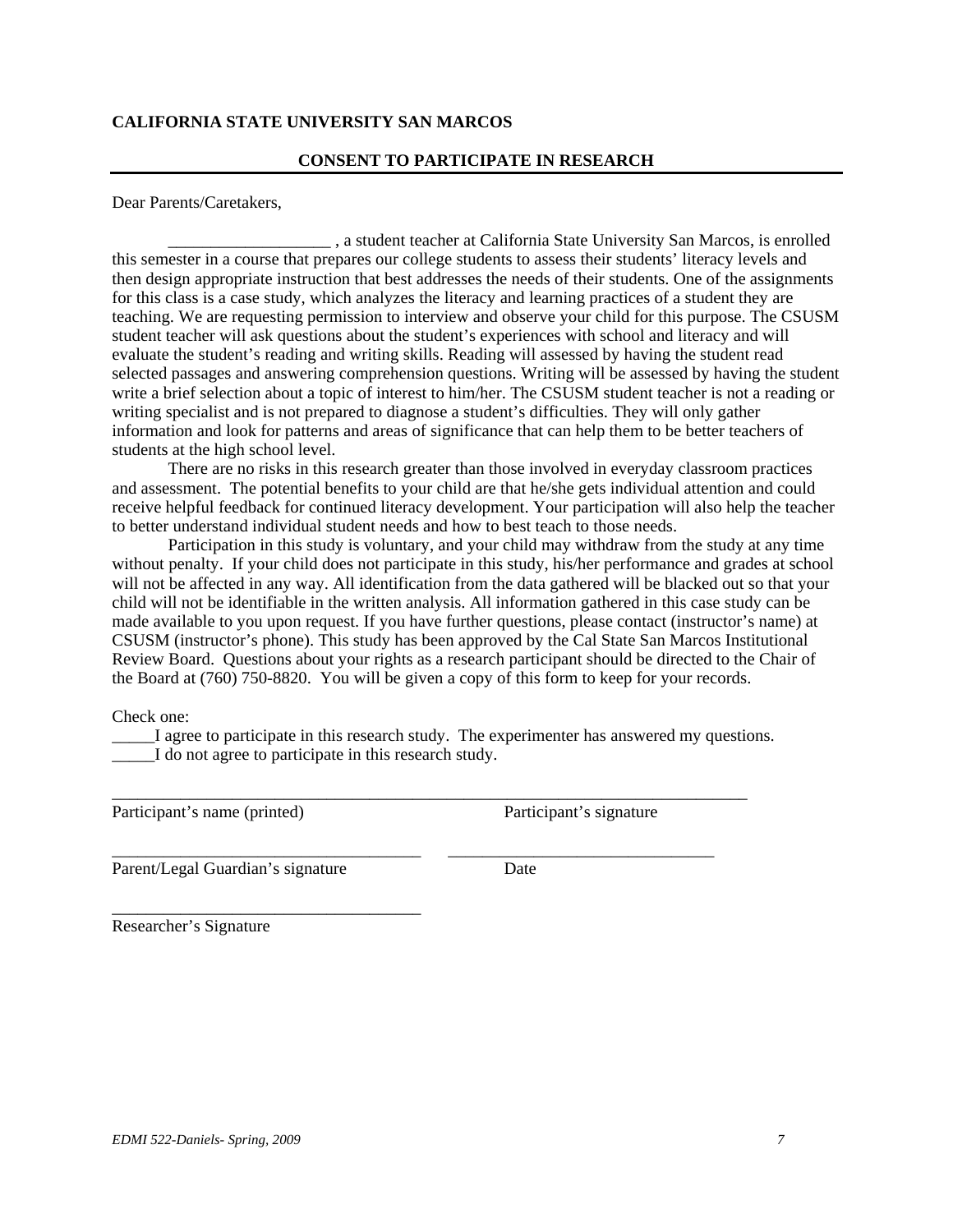# **CALIFORNIA STATE UNIVERSITY SAN MARCOS PERMISO**

Estimados Padres o Encargada/o:

\_\_\_\_\_\_\_\_\_\_\_\_\_\_\_\_\_\_\_\_\_\_\_\_\_\_\_ es un estudiante de la Facultad de Pedagogía en la Universidad Estatal de San Marcos que cursa estudios para convertirse en maestra/o. Actualmente dicho estudiante está matriculada/o en un curso que prepara a futuros maestros en el campo de la evaluación. Parte de esta preparación incluye el evaluar a los niños en el proceso de la lecto-escritura. Uno de los trabajos que tienen que completar para recibir su título de maestro es de analizar las destrezas de lecto-escritura de los niños. Es por esta razón que usted recibe esta carta en la cual se solicita su permiso para que su hija/o pueda participar en esta actividad.

Nuestro estudiante universitatrio le hará preguntas a su hija/o con respecto a las experiencias que ha tenido su hija/o en la lectura y escritura, y evaluará estas destrezas. Para evaluar la lectura, su hija/o tendrá que leer un pasaje de un cuento y contestar algunas preguntas. Para evaluar la escritura, su hija/o tendrá que escribir un párrafo acerca de un tópico que le interese. El estudiante universitario no es especialista en lectoescritura, solo recopilará datos que usará para analizar el nivel de aprendizaje de un niño. De esta manera, el estudiante universitario podrá aumentar su capacidad para entender mejor las necesidades en la lecto-escritura de los estudiantes.

En este studio no hay ningún riesgo previsible para su hija/o. Los beneficios de dicha evaluación podrían incluír ayuda especial para que su hija/o mejore su capacidad académica en la lecto-escritura. Su participación también podría ayudar a la maestra/o de su hija/o a entender mejor las necesidades en la lecto-escritura de los estudiantes.

La participación en este proyecto es completamente voluntaria, de tal manera que su hija/o podrá dejar de participar cuando quiera, sin ninguna consecuencia negativa. Su decisión de permitir o impedir que su hija/o participe no ejercerá ninguna influencia en sus calificaciones, el trato que recibe, o cualquier otro aspecto de su proceso escolar. Para asegurar confidencialidad total, todos los nombres de los estudiantes serán eliminados. La información recopilada estará a su disposición si desea verla. Si tiene preguntas o desea mayor información acerca de este estudio, por favor comuníquese con [instructor's name] en la Universidad Estatal de San Marcos, [instructor's phone number]. Este proyecto ha sido aprobado por la Junta Directiva Institucional (un comité universitario de protección a participantes en proyectos de investigación). Si tiene preguntas acerca de sus derechos como participante en esta investigación, puede dirigírselas al Presidente de la Junta Directiva, (760) 750-8820.

Se le otorgará una copia de este formulario.

Por favor marque uno:

Doy permiso de que mi hija/o,  $\Box$ 

participe en el estudio. Todas mis preguntas con respecto al estudio han sido contestadas. \_\_\_\_\_ No doy permiso de que mi hija/o participle en el estudio.

\_\_\_\_\_\_\_\_\_\_\_\_\_\_\_\_\_\_\_\_\_\_\_\_\_\_\_\_\_\_\_\_\_\_\_\_\_\_\_\_\_\_\_\_\_\_\_\_\_\_\_\_\_\_\_\_\_\_\_\_\_\_\_\_\_

\_\_\_\_\_\_\_\_\_\_\_\_\_\_\_\_\_\_\_\_\_\_\_\_\_\_\_\_\_\_\_\_\_\_\_\_\_\_\_\_\_\_\_\_\_\_\_\_\_\_\_\_\_\_\_\_\_\_\_\_\_\_\_\_\_

\_\_\_\_\_\_\_\_\_\_\_\_\_\_\_\_\_\_\_\_\_\_\_\_\_\_\_\_\_\_\_\_\_\_\_\_\_\_\_\_\_\_\_\_\_\_\_\_\_\_\_\_\_\_\_\_\_\_\_\_\_\_\_\_\_

Nombre del participante (EN LETRA DE MOLDE)

Firma del participante

Firma del padre o encargada/o Fecha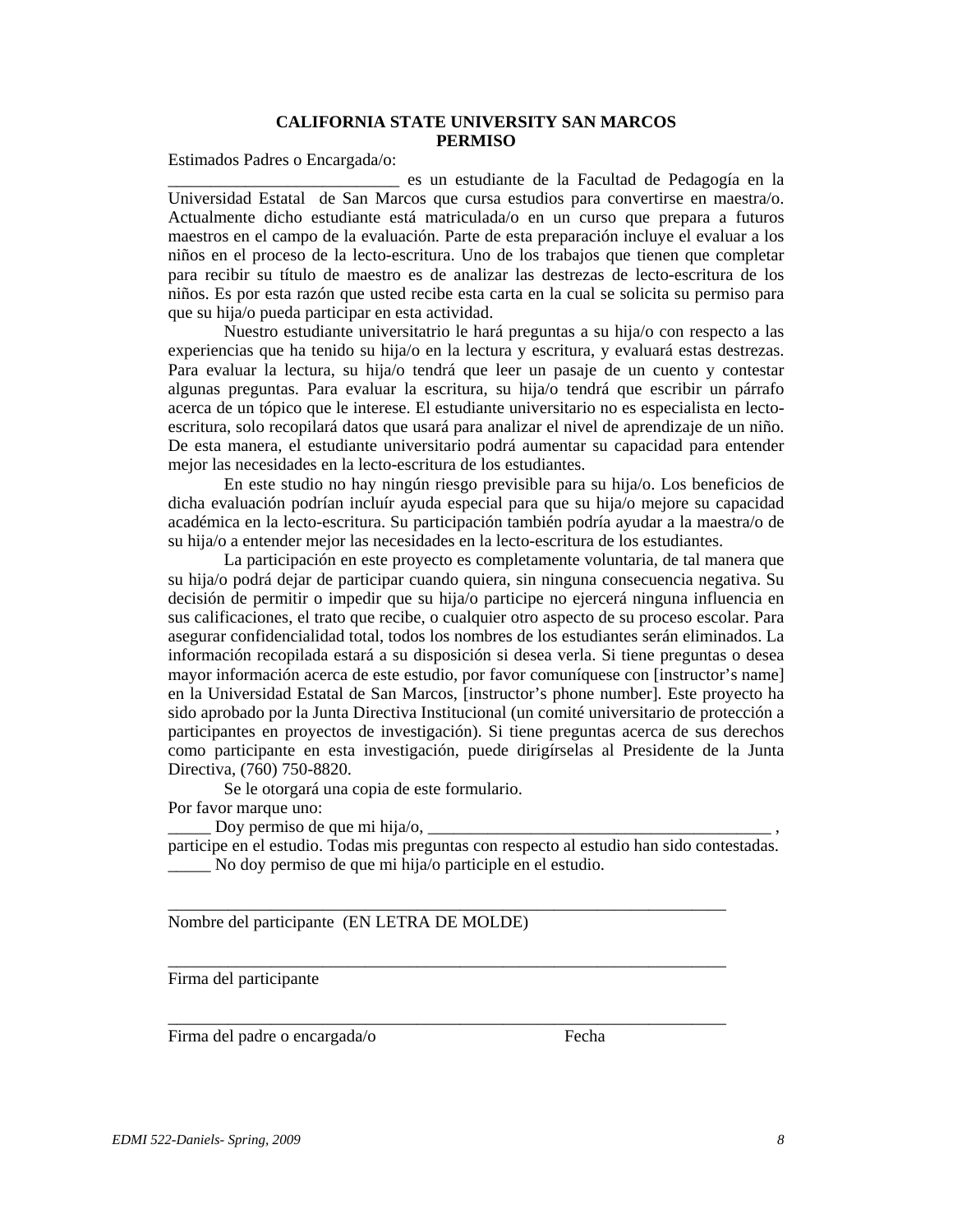## EDMI 522 - Literacy Education Reading and Writing Interview – Guiding Questions

What are you learning to do in reading? [writing]

How are you learning it? Who is helping you?

What is easy about reading, what's hard? [writing]

What do you do before you start to read? [write]

While you are reading, if you come to a word that you don't understand or don't know, you \_\_\_\_\_\_\_\_\_\_\_\_\_\_\_\_\_\_\_ [writing]

How can you tell when someone is a good reader? [writer]

\_\_\_\_\_\_\_\_\_\_ is a good reader because \_\_\_\_\_\_\_\_\_\_\_\_\_\_\_\_

Do you think ever comes to a word that s/he doesn't know?

If \_\_\_\_\_\_\_ comes to word s/he doesn't know, what do you think \_\_\_\_\_\_ does?

What would your teacher do to help someone who doesn't know a word while s/he is reading? [writing]

What do you do to help yourself understand and/or remember a story after you have read it?

Do you think that you are a good reader? [writer] Why or why not?

What would you like to learn to do next as a reader? [writer] How do you think you will learn it? (will someone help you?)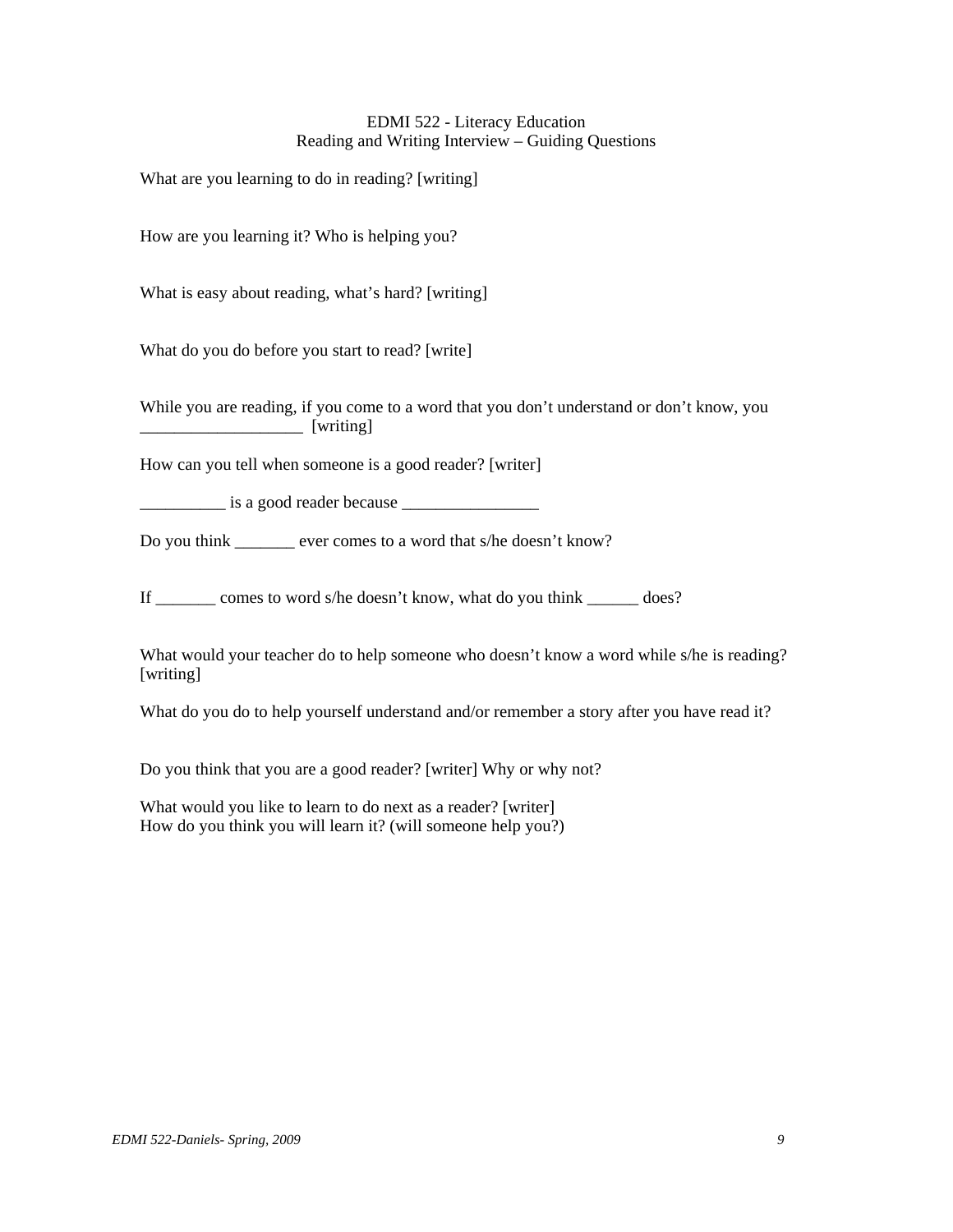# EDMS 522 - Literacy Education Reading and Writing Interview – Guiding Questions **(**Spanish)

¿Que estas aprendiendo hace en la lectura? En la escritura?

¿Como estas aprendiendo? ¿Quien te ayuda?

¿Que es fácil acerca de la lectura? (Escritura?) ¿Que es dificil acerca de la lectura? (Escritura?)

¿Que haces antes de empieza a leer? ¿Que haces antes de empieza a escribir?

¿Cuando lees, si llegas a una palabra que no entiende o no sabes, tu

¿Como sabes cuando alguien es un buen lector? (Escritor?)

Es un buen lector porque

¿Piensas que encuentra una palabra que no entiende/sabe?

 $\zeta$ Si  $\frac{1}{\zeta}$  encuentra una palabra que no sabe o entiende que piensa que hace?

¿Que haría tu maestro/a para ayudar a alguien que no sabe una palabra mientras ella o el lee?

¿Que haces para ayudarte a ti mismo/a para comprender o recordar un cuento despues que lo has leído?

¿Piensas que eres un buen lector/escritor? ¿Porque o porque no?

¿Que te gustaría aprende como lector? (Escritor?) ¿Como piensas que lo aprenderas? ¿Te ayudara alguien ?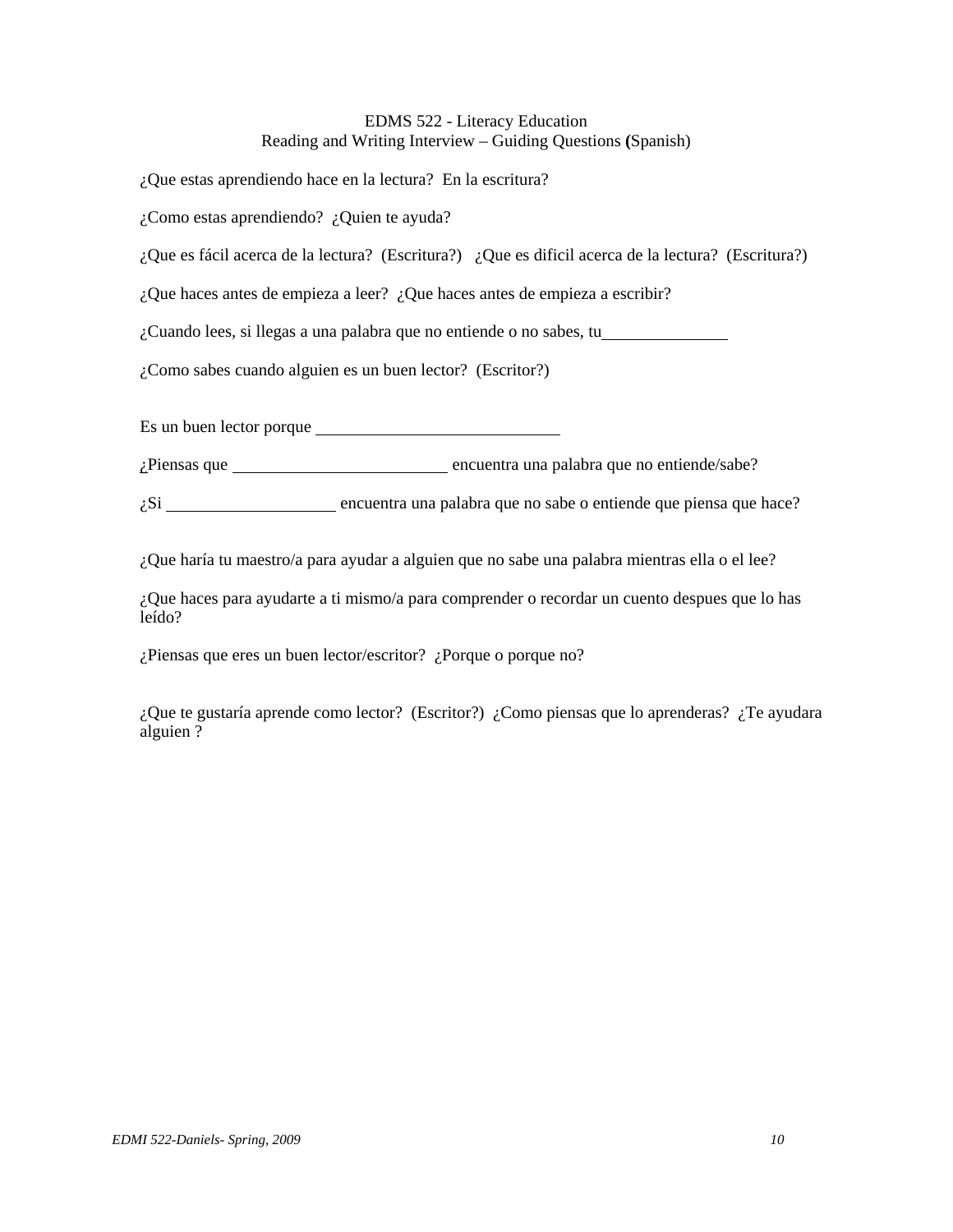# **Grading**

|                          | Points     |
|--------------------------|------------|
| Reading reflections      | 20 points  |
| Case Study               | 30 points  |
| Writing reflection       | 20 points  |
| Writing strategy lesson  | 20 points  |
| Professional disposition | 10 points  |
|                          |            |
| Total                    | 100 points |

**COE Attendance Policy:** Due to the dynamic and interactive nature of courses in the College of Education, all students are expected to attend all classes and participate actively. At a minimum, students must attend more than 80% of class time, or s/he may not receive a passing grade for the course at the discretion of the instructor. Individual instructors may adopt more stringent attendance requirements. Should the student have extenuating circumstances, s/he should contact the instructor as soon as possible**.** 

 **For this course:** *If you miss more than two class sessions or are late (or leave early) for more than three sessions, you cannot receive an A. If you miss more than three class sessions you cannot receive a B.* Notification of absences does not constitute an excuse. Late assignments will be penalized by a 5% deduction in points for each weekday late. After two weeks, late assignments will be given a zero. If you have extraordinary circumstances in your life that will impact your assignments, please let me know. I want you to be able to stay in school and succeed. If you have any questions or concerns, please feel free to come in and speak with me about them.

## **RICA Resource Notebook:**

# **This is not for a grade but rather for you to use as a resource for organizing your materials and study for the RICA exam.**

The Notebook will be organized around the 13 RICA Content Areas (see the RICA Registration Bulletin, p.39-45)

Each section of the notebook could contain the following:

- A RICA analysis sheet including: (a) what this content area(s) is about (Put it in your own words – 2 to 4 sentences), (b) 2 ways of assessing this content area (include rationale); and (c) 1 way of teaching it (description and accommodations). Describe the teaching strategy and explain how it supports reading, writing and/or language arts development.
- An lesson observation form
- A technology-rich assignment that enhances your teaching and student learning
- Lesson plans, articles, and any other resources collected within class or student teaching that would be helpful.

For the first semester we will focus on the following content areas:

- Section 1 Conducting ongoing assessment of reading development
- Section 2: Planning, Organizing, and Managing Reading Instruction
- Section 3: Phonemic Awareness
- Section 4: Concepts About Print
- Section 5: Systematic, Explicit Phonics and Other Word Identification Strategies
- Section 6: Spelling Instruction
- Section 7: Reading Comprehension Narrative
- Section12: Vocabulary Development
- Section 13: Structure of the English Language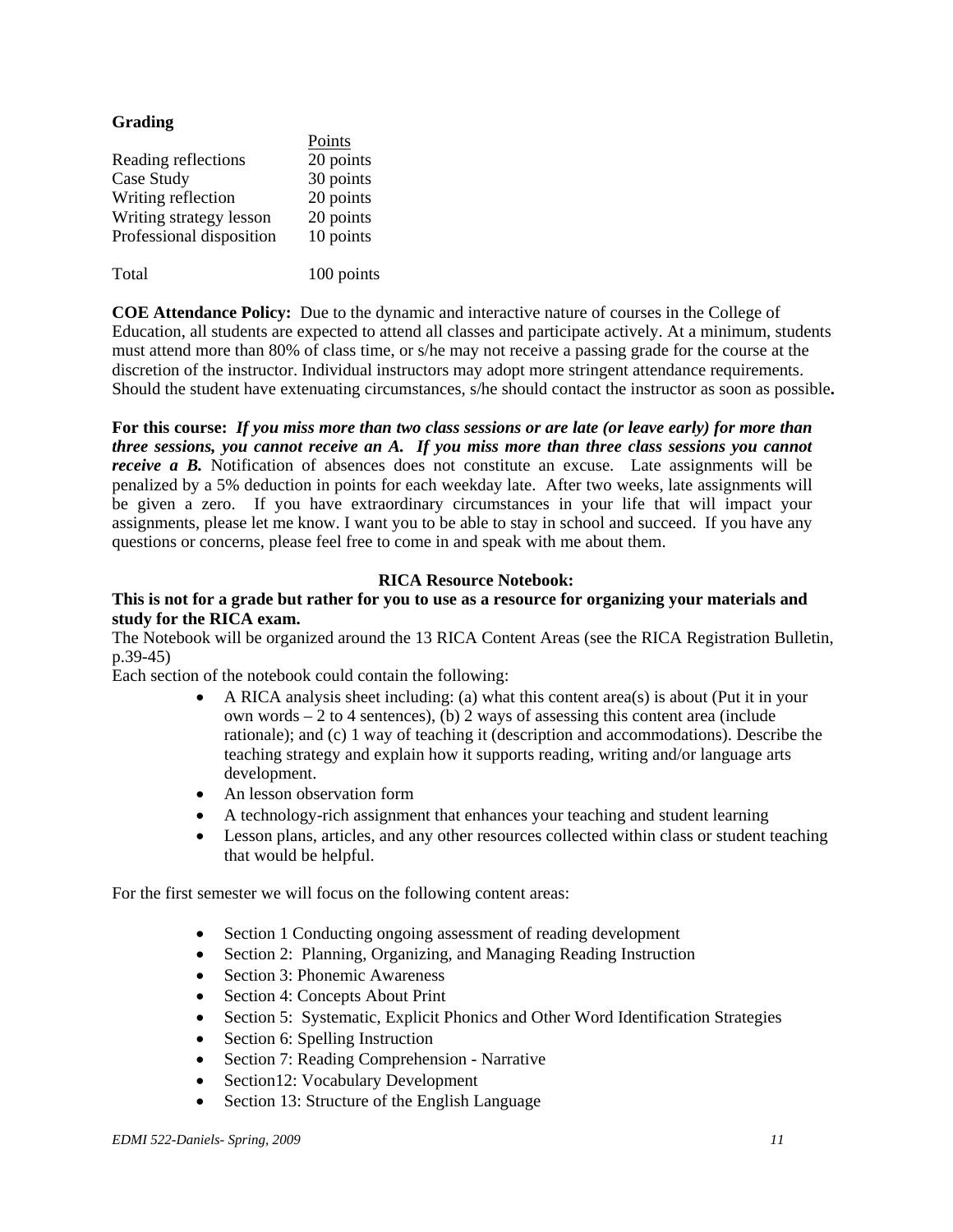• Section 14 Special Needs/accommodating all learners

For the second semester we will focus on these areas:

Section 8: Content area literacy Section 9: Independent reading Section 10:Literary response and analysis Section 11: Relationship among reading, writing and oral language Section 14: Special Needs/accommodating all learners Section 15: Writing

Note: Besides the course readings, Dr. Alice Quiocho's web site can also serve as a resource. The address is: http://www.csusm.edu/Quiocho. Click on "reading instruction portfolio." See the section on accommodations for ideas on ways to support second language learners. Note: See **www.ed.gov/free/** for free Educational Materials Each section of the notebook could contain the following:

- A RICA analysis sheet including:
- (a) what this content area(s) is about (Put it in your own words  $-2$  to 4 sentences),
- (b) 2 ways of assessing this content area (include rationale), and

 accommodations minimum. (c) 1 way of teaching it (description and accommodations). Describe the teaching strategy and explain how it supports reading, writing and/or language arts development. Include description of 3

- An observation form (except for section 1).
- A technology-rich assignment that enhances your teaching and student learning.
- Lesson plans, articles, and any other resources collected within class or student teaching that would be helpful.

| Component             | <b>How to Assess</b>                                                                                                                                                                                                                                                                                                                                                                                                                                                                                                              | <b>How to Teach it</b>                                                                                                                                                                                                                                                                                                                                                                                                                                                               | <b>Accommodations</b>                                                                                                                                                                                                                                                                                                                                                                                                               |
|-----------------------|-----------------------------------------------------------------------------------------------------------------------------------------------------------------------------------------------------------------------------------------------------------------------------------------------------------------------------------------------------------------------------------------------------------------------------------------------------------------------------------------------------------------------------------|--------------------------------------------------------------------------------------------------------------------------------------------------------------------------------------------------------------------------------------------------------------------------------------------------------------------------------------------------------------------------------------------------------------------------------------------------------------------------------------|-------------------------------------------------------------------------------------------------------------------------------------------------------------------------------------------------------------------------------------------------------------------------------------------------------------------------------------------------------------------------------------------------------------------------------------|
|                       |                                                                                                                                                                                                                                                                                                                                                                                                                                                                                                                                   | (Strategies)                                                                                                                                                                                                                                                                                                                                                                                                                                                                         |                                                                                                                                                                                                                                                                                                                                                                                                                                     |
| Phonemic<br>Awareness | Phonemic awareness is<br>assessed by finding out whether<br>or not the student is capable of<br>manipulating the language. For<br>example;<br>I would ask a student to<br>pick out the first sound or<br>last sound of a word,<br>I would ask the student to<br>identify, pronounce and<br>blend sounds or a segment<br>of a word,<br>I would ask students to<br>identify sentences, words,<br>or sounds to see if they are<br>aware of the structure of a<br>sentence.<br><b>Assessment Tools</b><br>1.) The Yopp-Singer Test of | These are strategies that can<br>be used to teach ELL and<br>non-ELL students phonetic<br>awareness,<br>Involve students in<br>poetry, rhymes and<br>songs of all types,<br>Use a chant to clap<br>$\bullet$<br>syllables in students'<br>names,<br>Sort known objects or<br>٠<br>pictures into groups of<br>similar sounds (Realia<br>Cans).<br>Play a guessing game<br>$\bullet$<br>using picture cards and<br>help the children to put<br>together blends to make<br>their guess, | For children with special<br>needs I would use these<br>strategies,<br>Specific skills<br>instruction alongside a<br>basal reading<br>program-This means I<br>would ask students<br>what sounds they hear<br>in certain words or<br>what word would<br>make sense in an<br>empty space within a<br>sentence. This strategy<br>would allow me to<br>assess my student's<br>progress,<br>Great children's books<br>including, nursery |
|                       | Phonemic Segmentation                                                                                                                                                                                                                                                                                                                                                                                                                                                                                                             | Sing songs that allow<br>٠                                                                                                                                                                                                                                                                                                                                                                                                                                                           | rhymes, alliterative                                                                                                                                                                                                                                                                                                                                                                                                                |

Example 1 RICA Analysis Sheet